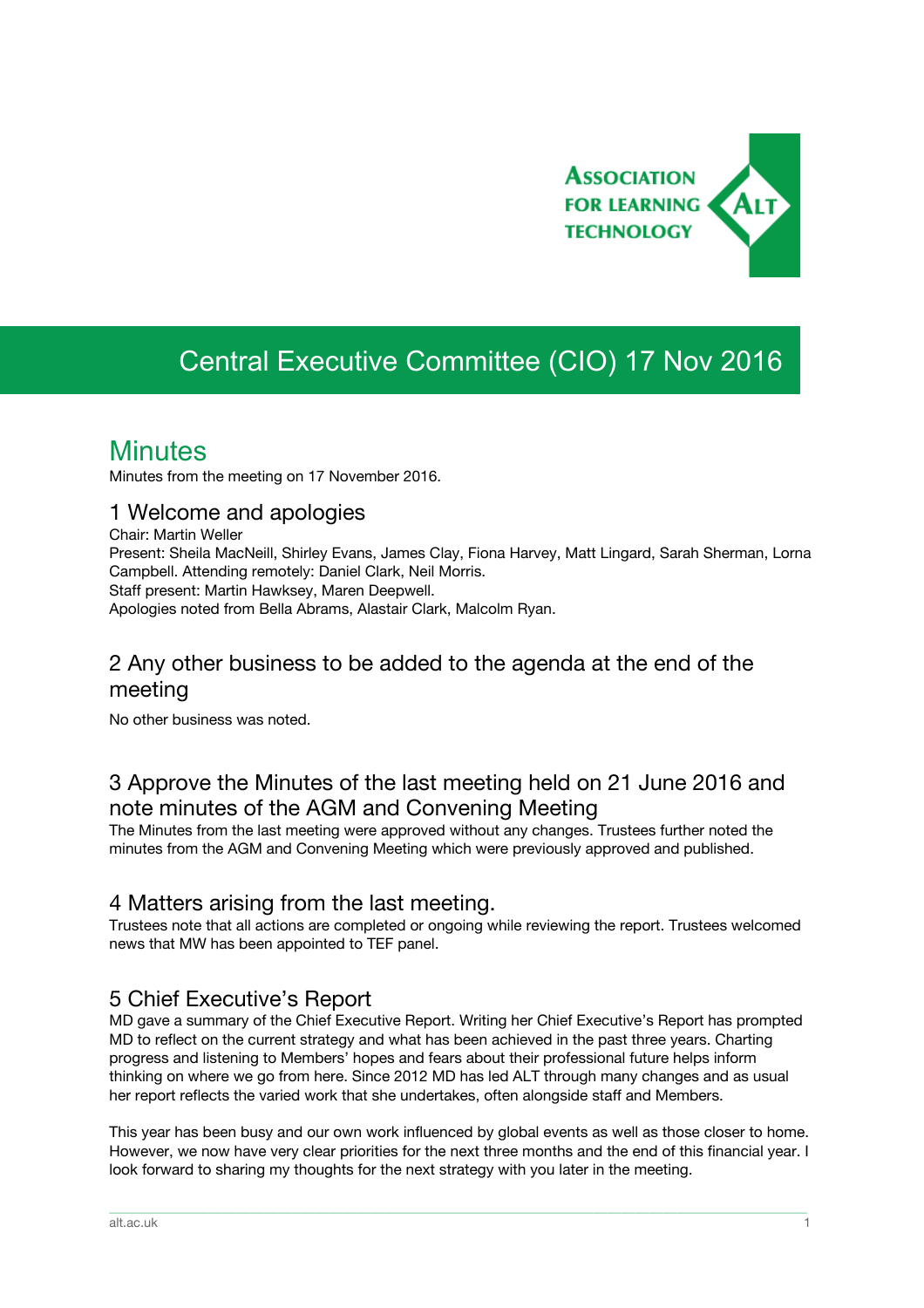MD also like noted her thanks to Martin Hawksey for his outstanding work in recent months. While generally excellent his recent work has supported her personally and benefitted ALT more generally and extends far beyond his usual remit. He deserves real credit as a senior member of staff.

Trustees also thanked MD for all that she has done this year.

| Item                                                     | <b>Recommendations</b>                                                                                                                                                                                                                                                                                                                                                                                                                                                                                                                                                                                                                                                                            |  |  |
|----------------------------------------------------------|---------------------------------------------------------------------------------------------------------------------------------------------------------------------------------------------------------------------------------------------------------------------------------------------------------------------------------------------------------------------------------------------------------------------------------------------------------------------------------------------------------------------------------------------------------------------------------------------------------------------------------------------------------------------------------------------------|--|--|
| Next strategy: operations<br>review                      | Trustees asked MD to liaise with MW, SM and DC to review office<br>operations in the first instance and report back to Trustees at the<br>next meeting                                                                                                                                                                                                                                                                                                                                                                                                                                                                                                                                            |  |  |
| Operational plan                                         | Trustees noted progress in Q3.                                                                                                                                                                                                                                                                                                                                                                                                                                                                                                                                                                                                                                                                    |  |  |
| Risk management                                          | Trustees formally noted the updated risk register and the actions<br>taken to mitigate the risks identified                                                                                                                                                                                                                                                                                                                                                                                                                                                                                                                                                                                       |  |  |
| Staffing                                                 | Trustees noted their thanks to A Davidge and approved the planned<br>actions. MD to progress.                                                                                                                                                                                                                                                                                                                                                                                                                                                                                                                                                                                                     |  |  |
| Journal Transition to the new<br>publisher               | Trustees noted the additional risk of the journal transition and that<br>MD will lead on managing the process in liaison with NM as Chair of<br>the Editorial Board.<br>MD gave a verbal update on information about journal transition and<br>highlighted some concerns in relation to the new publisher. These<br>include a delay in receiving a plan and timescales for the transition,<br>potential costs which were not budgeted for and short notice for<br>Editors and Authors. MD has had agreement from the publisher for<br>a meeting and will liaise with NM. MD highlighted that efforts would<br>be made to support editors in the transition but some turbulence is<br>unavoidable. |  |  |
| <b>Blended Learning Essentials</b>                       | Trustees noted the successful delivery of the project                                                                                                                                                                                                                                                                                                                                                                                                                                                                                                                                                                                                                                             |  |  |
| Work with Ascilite on a new<br>benchmarking initiative   | 2 Trustees to volunteer to be interviewed alongside MD and provide<br>any other input to this proposal                                                                                                                                                                                                                                                                                                                                                                                                                                                                                                                                                                                            |  |  |
| Work with Jisc for a Learning<br>Technology role profile | Trustees asked MD to finalise document and respond.<br>SS highlighted need to remain engaged in the co-design process.<br>Noted that MD in liaison with Andy McGregor at Jisc. JC updated<br>on Jisc's timeline and ongoing engagement with webinars.                                                                                                                                                                                                                                                                                                                                                                                                                                             |  |  |
| Terry Mayes retires as<br>Ambassador                     | Trustees formally noted their thanks.                                                                                                                                                                                                                                                                                                                                                                                                                                                                                                                                                                                                                                                             |  |  |
| Doug Gowan Fund                                          | DC raised concerns noted by AC that memorial fund is being<br>allocated on a first come first served. MD highlighted that<br>applications were being reviewed in batches and that only 2<br>applications have been approved.                                                                                                                                                                                                                                                                                                                                                                                                                                                                      |  |  |

|  |  | Trustees then discussed and worked through the following recommendations: |
|--|--|---------------------------------------------------------------------------|
|  |  |                                                                           |
|  |  |                                                                           |

## 6 Financial Report

This report covered the current financial year and included Q3 financial report and conference outturn as well as the forecast for year end and outline plan of audit. The report below showed ALT's position at the end of Q3 alongside the budget for this time period and the budget for the year as a whole. DC

\_\_\_\_\_\_\_\_\_\_\_\_\_\_\_\_\_\_\_\_\_\_\_\_\_\_\_\_\_\_\_\_\_\_\_\_\_\_\_\_\_\_\_\_\_\_\_\_\_\_\_\_\_\_\_\_\_\_\_\_\_\_\_\_\_\_\_\_\_\_\_\_\_\_\_\_\_\_\_\_\_\_\_\_\_\_\_\_\_\_\_\_\_\_\_\_\_\_\_\_\_\_\_\_\_\_\_\_\_\_\_\_\_\_\_\_\_\_\_\_\_\_\_\_\_\_\_\_\_\_\_\_\_\_\_\_\_\_\_\_\_\_\_\_\_\_\_\_\_\_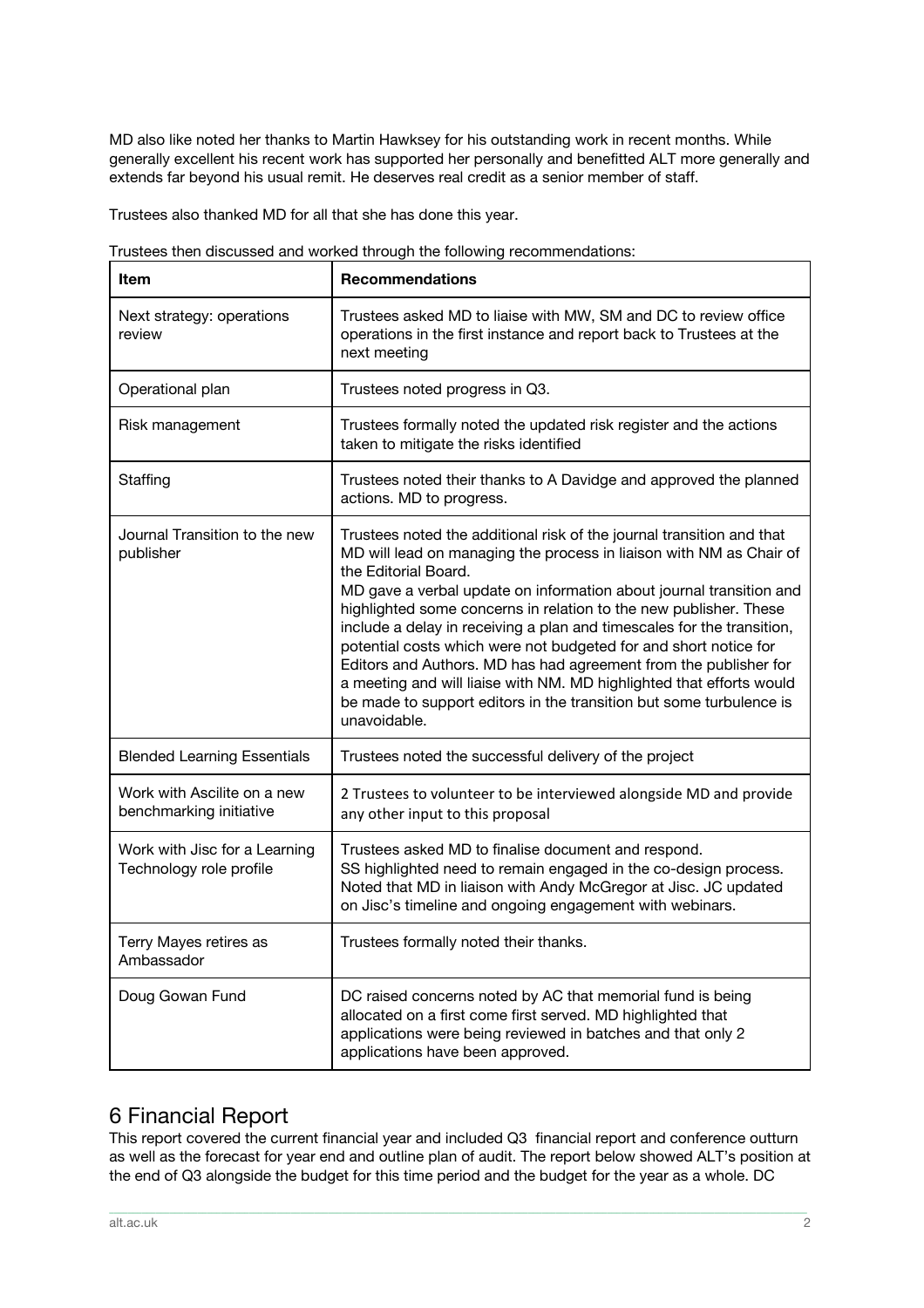highlighted reporting has been very straightforward for this quarter and no surprises. As planned ALT is set to achieve a balanced outturn or a small deficit by the year end. Noted thanks to DC and conservative approach. The plan for audit was reviewed and trustees approved the new timeline to have returned accounts earlier.

#### 7 Events report

This report covered the Annual Conference 2016, the upcoming online winter conference and the OER17 conference as well as a large number of member-led webinars and online sessions taking place over the period. In summary Trustees discussed and noted:

- Positive feedback from participants for the Annual Conference across all categories of feedback as well as presenters, exhibitors and sponsors;
- Preparations for the Winter Conference are progressing as planned, with the Call for Proposals closing this week;
- Likewise the Call for Proposals for OER17 is currently open and registration will open in early December. The Conference Committee for this event is particularly active along with the Conference Co-Chairs and the event will be hosted in London for the first time.

MD also noted thanks to trustees for efforts in supporting community events. MW highlighted have recently attended OpenEd felt OER conference was well positioned to become an international event. Trustees also discussed how we can support member-organised events better, for example to provide guidance on accessibility and catering. Trustees agreed to prioritise this as an area to work with Member Groups in early 2017.

## 8 ICT report

Presented by MH report provided insight into current developments as well as providing a summary of communication and website activity for 2015/16. The context for these developments is our aim to create opportunities for ALT Members more effectively communicate and share their activities across the wider Association. In particular Trustees noted thanks for Lorna Campbell, Richard Goodman, Sandra Huskinson and Kenji Lamb for their outstanding work helping to deliver the Annual Conference online.

## 9 Operational Committees

Following the joint meeting of all Operational Committees and their joint strategy day in October, the Chairs of each Committee reported back as follows:

#### Committee for Publications and Communication

The Committee had a busy meeting particularly in light of the sudden transition of the journal to a new publisher. Here the main focus is to support Authors and Editors during the transition period, which is planned for just before the end of the year. NM is working closely with MD to ensure that the transition goes as smoothly as possible. Also related to publishing with the journal, the Committee discussed a session led by members at the Annual Conference, designed to encourage new authors.

Trustees noted thanks to Colin Loughlin, Amanda Jefferies and Sarah Cornelius for supporting RLT authors session at the Annual Conference.

The Committee also discussed ALT's offer around badges. NM highlighted that these could be fed into the strategy discussions and is related to the work on the Member Groups spaces, the digest and the altc blog badges. Trustees noted progress in this area, in particular and then agreed to follow up the suggestion of a focus on ALT badges for the next strategy.

Recommendation: MD/MH to ensure that ALT Open Badges and the domain management of sites on the altc.alt.ac.uk and related policies are revisited in the next strategy period.

The Committee also noted their thanks to a number of out-going CPX members.

Recommendation: For Trustees to note thanks to out-going CPX members, Kathy-ann Daniel-Gittens and Elaine Garcia

Committee for Further Education and cross-sector engagement The Committee had a busy agenda for the last meeting and welcomed Bella Abrams as Vice-Chair. JC

\_\_\_\_\_\_\_\_\_\_\_\_\_\_\_\_\_\_\_\_\_\_\_\_\_\_\_\_\_\_\_\_\_\_\_\_\_\_\_\_\_\_\_\_\_\_\_\_\_\_\_\_\_\_\_\_\_\_\_\_\_\_\_\_\_\_\_\_\_\_\_\_\_\_\_\_\_\_\_\_\_\_\_\_\_\_\_\_\_\_\_\_\_\_\_\_\_\_\_\_\_\_\_\_\_\_\_\_\_\_\_\_\_\_\_\_\_\_\_\_\_\_\_\_\_\_\_\_\_\_\_\_\_\_\_\_\_\_\_\_\_\_\_\_\_\_\_\_\_\_